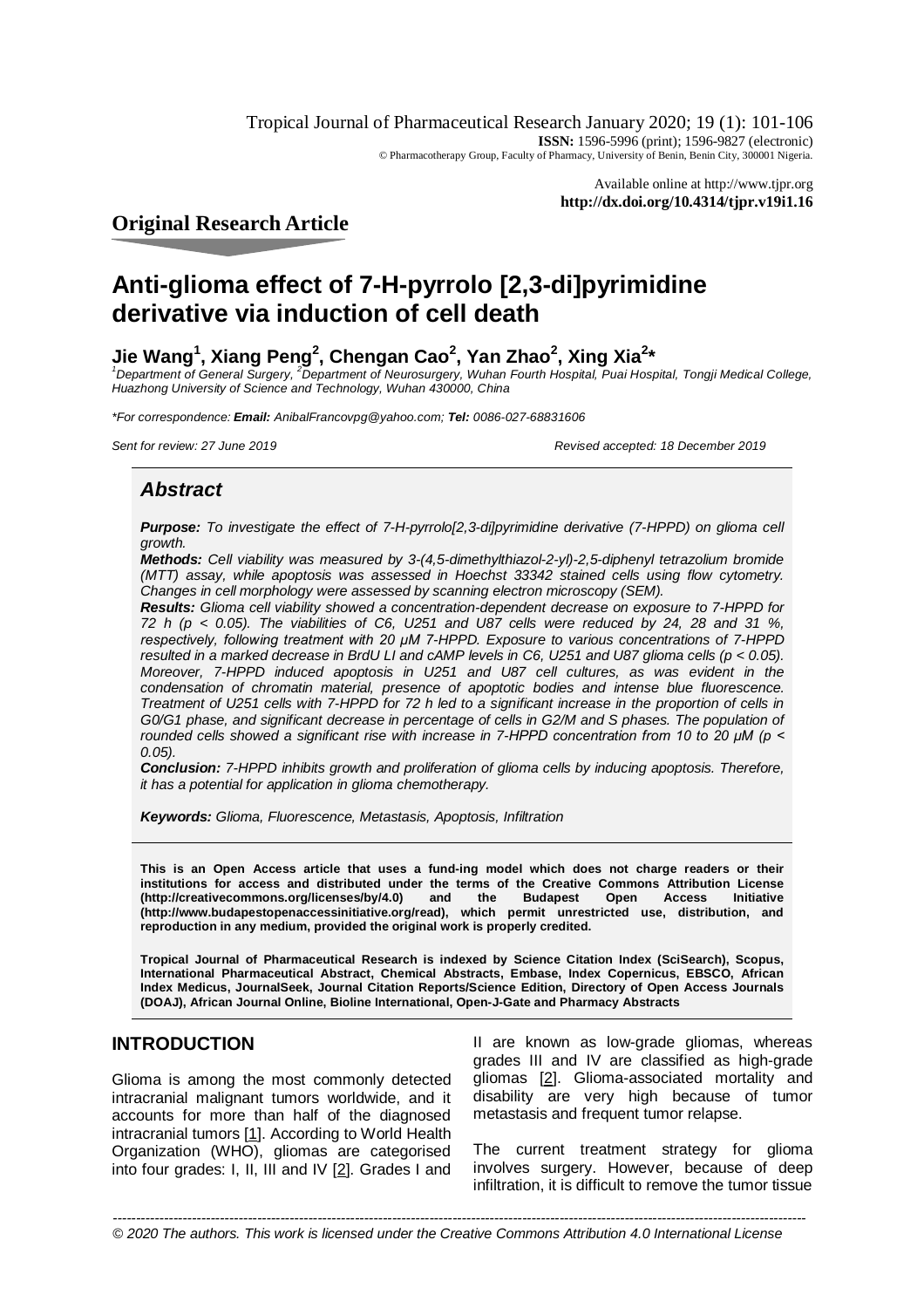completely. Moreover, in most glioma patients, relapse has been observed after surgery [3]. The glioma treatment strategies have many challenges such as development of resistance to drugs and inability of the drugs to cross bloodbrain barrier  $[4]$ . It has been observed that gliomas do not undergo metastasis but infiltrate into the local tissues, leading to the poor<br>prognosis [5]. The currently-used prognosis [5]. The currently-used chemotherapeutic agents and surgical methods for glioma treatment are not satisfactory. Therefore, there is need for development of novel therapeutic compounds.

Apoptosis, a highly regulated mechanism for elimination of undesired cells from body is controlled by several genes [6]. It is the vital process for regulation of cancer cell growth, and is explored usually for the development of various anti-cancer treatments [6]. There are several signalling pathways involved in the process of apoptosis, including activation of cysteine proteases and caspases [7]. Activation of the caspases during initial stage of apoptosis leads to death of cancer cells [8].

Natural products are great treasure of compounds for identification of therapeutic principles for glioma [9-11]. Indeed, several compounds have been reported as promising agents for inhibition of glioma growth, and are currently under clinical trials [9-11]. In the present study, the effect of 7-H-pyrrolo[2,3-d]pyrimidine derivative (7-HPPD) on glioma cell growth was investigated.

### **EXPERIMENTAL**

#### **Cell line and culture**

The C6, U251 and U87cell lines were obtained from the Chinese Academy of Sciences (Shanghai, China). The cells were cultured in Dulbecco*'*s modified Eagle*'*s medium-F12 (DMEM-F12) containing 12% foetal calf serum and antibiotics i.e. penicillin (100 U/mL) and streptomycin (100 μg/mL). The cells were cultured at  $37^{\circ}$ C in a  $5\%$  CO<sub>2</sub> atmosphere in an incubator.

#### **Cell viability assay**

The viabilities of C6, U251 and U87 cells following 72 h of incubation with 2, 4, 6, 8, 10, 12 and 20 μM 7-HPPD were assessed with MTT assay. The cells were seeded in 96-well plates at a concentration of 1.5  $\times$  10<sup>5</sup> cells/well, and cultured for 24 h. Thereafter, the cells were incubated in medium containing 2, 4, 6, 8, 10, 12 or 20 μM of 7-HPPD for 72 h, after which MTT

solution added to each well of the plate, followed by incubation of the cells for 4 h. Then, the medium was removed and DMSO was added to dissolve the solid formazan crystals formed. The absorbance of each plate was read at 495 nm in a microplate reader.

#### **Bromodeoxyuridine (BrdU) labelling analysis**

The C6, U251 and U87 cells were plated in 24-well plates at a density of 2  $\times$  10<sup>5</sup> cells per well. Following 24-y culture, the cells were exposed to 7-HPPD at concentrations of 2, 4, 6, 8, 10, 12 and 20 µM for 72 h. The cells were then washed, placed in cover slips and treated with  $0.5\%$  H<sub>2</sub>O<sub>2</sub> (alcoholic solution). Following PBS washing, the cells were incubated with BrdU antibody (dilution 1:100; catalog no. ab152095; Abcam, Cambridge, UK) at  $4^{\circ}$ C. Then, the coverslips were washed with PBS, followed by incubation for 1 h with secondary antibody (1:5,000) at room temperature.

#### **Assessment of apoptosis**

U251 and U87 cells seeded 96-well plates at a density of 1.5 x 10 $^{6}$ cells/well were exposed to 7-HPPD at concentrations of 10, 12 and 20 μM for 72 h. Then, the cells were washed three times with PBS, and fixed with paraformaldehyde (4%) at room temperature for 15 min. The cells were then subjected to staining with Hoechst 33342 (10 μg/mL) at 37 ˚C for 20 min, after which the 7- HPPD-induced morphological changes were examined under a fluorescence microscope (Olympus Corporation).

#### **Cell cycle analysis**

The U251 and U87 cells were put into 10-cm culture dishes at a density 1.5 x 10 $^6$  cells/dish and exposed to 7-HPPD at concentrations of 10, 12 and 20 μM for 72 h. After 72 h of treatment, the cells were harvested, fixed in 70 % ethyl alcohol at -2˚C and subsequently washed with PBS. Then, they were stained with 5 % PI solution in accordance with the manufacturer's instructions. Analysis of apoptosis was done using FACSCalibur flow cytometer connected to Cell Quest software Pro (5.1 version; BD Biosciences, Franklin Lakes, NJ, USA). Data analysis was performed using ModFit LT software package (version 2.0; Verity Software House, Inc., Topsham, ME, USA).

#### **Determination of cyclic 3',5'-monophopshate (cAMP) level**

The C6, U251 and U87 cells were exposed to 8, 10, 12 and 20 μM 7-HPPD for 72 h at a density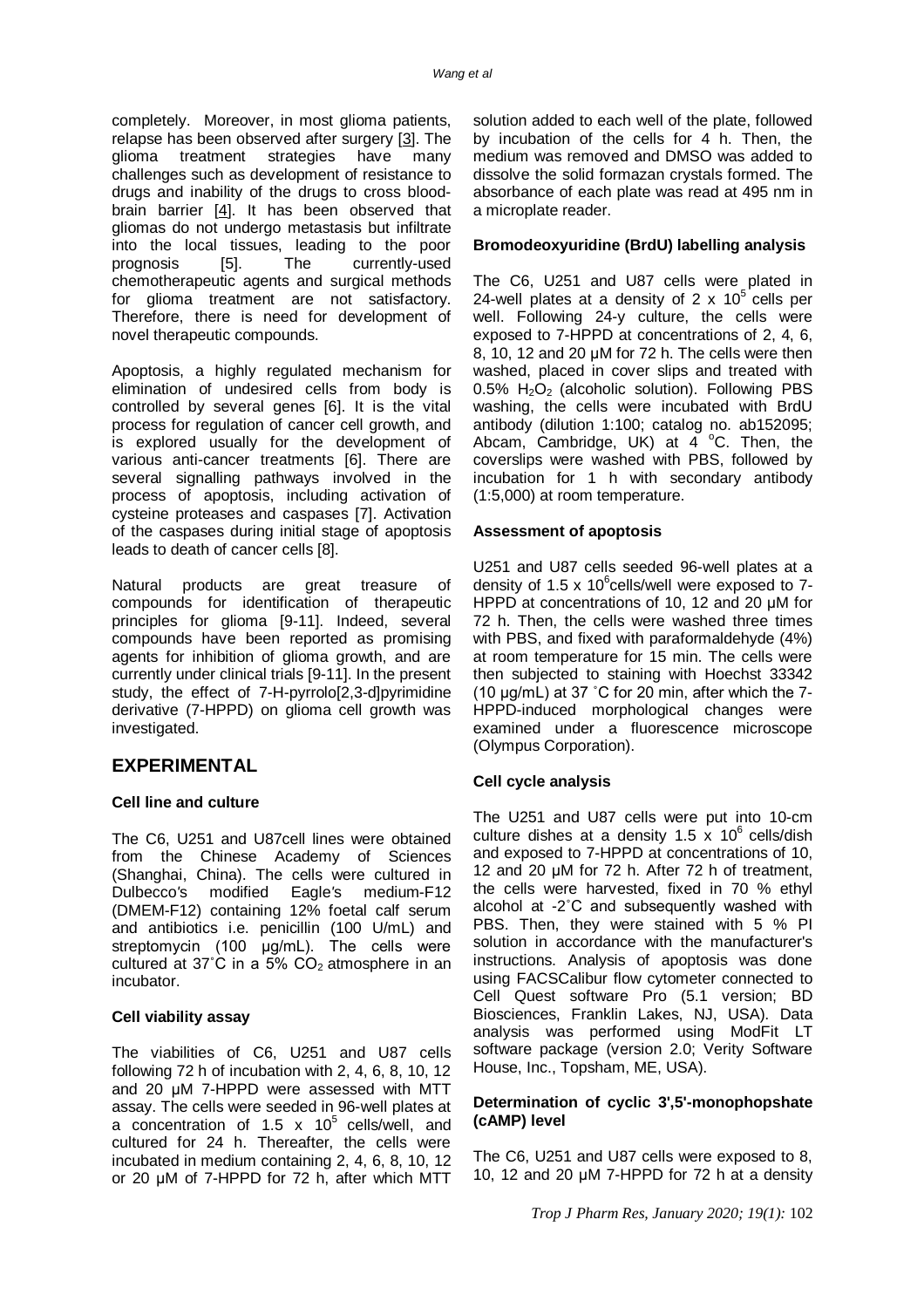of 2 x 10<sup>5</sup>cells/well. Following 7-HPPD exposure, the cells were washed three times with PBS, and then treated with radioimmunoprecipitation lysis buffer. The cell lysate was centrifuged at 12000 g for 20 min, and the supernatant was subsequently mixed with 0.1 N HCl. The level of cAMP in the supernatant sample was determined using immunoassay. The cAMP level was determined by treating the supernatant overnight with mouse monoclonal antibody against cAMP (dilution 1:100; cat no. 250532; BI Biotech India Pvt., Ltd.) at 4  $^{\circ}$ C. The supernatant was then incubated with NorthernLights™ 557 conjugated anti-mouse immunoglobulin G secondary antibodies (cat. no. NL007, 1:5,000; BI Biotech India Pvt Ltd) at room temperature for 2 h.

#### **Determination of cell morphology**

The U251 cells were exposed to 10, 12 and 20 μM 7-HPPD for 72 h in 24-well culture plates at a density of  $2 \times 10^5$  cells per well. After incubation, the cells were fixed for 1 h, and then again for 70 h using glutaraldehyde (2.5%) and sodium cacodylate buffer at 4˚C. The cells were again fixed for 1.5 h using osmium tetraoxide at a temperature of 4˚C, after which they were subjected to dehydration with gradient ethanol and amyl acetate. Then, the cells were fixed on gold-palladium alloy coated slides, and the morphological changes were determined using scanning electron microscopy (Jeol-JSM-5200).

#### **Statistical analysis**

The data are expressed as mean  $\pm$  SD of triplicate experiments performed independently. Data analysis was carried out using one-way analysis of variance (ANOVA) and the Bonferroni post-test. Differences were considered statistically significant at *p* < 0.05.

### **RESULTS**

#### **7-HPPD inhibited C6, U251 and U87 glioma cell growth**

Figure 1 shows the effect of 7-HPPD on growth of C6, U251 and U87 cell lines at 72 h, as measured using MTT assay. Concentrationbased decreases in viabilities of all the three tested cell lines were observed on exposure to 2, 4, 6, 8, 10, 12and 20 μM 7-HPPD for 72 h. The viability of C6 cell was reduced to 91, 86, 73, 57, 45, 32 and 24 %, on treatment with 2, 4, 6, 8, 10, 12 and 20 μM 7-HPPD, respectively. Treatment with 2, 4, 6, 8, 10, 12 and 20 μM 7-HPPD reduced the viability of U251 cells to 93, 84, 68, 52, 47, 35 and 28 %, respectively. Similarly, in U87 cells, viability was reduced to 95, 83, 75, 66,

57, 44 and 31 %, on treatment with 2, 4, 6, 8, 10, 12 and 20 μM 7-HPPD, respectively.



**Figure 1:** Effect of 7-HPPD on C6, U251 and U87 cell viability. The three cell lines were exposed for 72 h to 5, 10, 15, 20, 25, 30 and 50 µM 7-HPPD, and cell viability was determined using MTT assay; \**p* <0.05, \*\**p*<0.002, \*\*\**p*<0.001, versus untreated cells

#### **7-HPPD decreased BrdU-labeling index in glioma cells**

The C6, U251 and U87 cells were treated with 2, 4, 6, 8, 10, 12 and 20 μM 7-HPPD (Figure 2). The treatment decreased BrdU-LI labelling in concentration-dependent fashion. The BrdU-LI labelling was reduced to 22, 23 and 29% in C6, U251 and U87 cells, respectively, on exposure to 20 μM 7-HPPD.



**Figure 2:** Effect of 7-HPPD on BrdU-LI in glioma cells. The 7-HPPD exposure of C6, U251 and U87 cells was followed by analysis of BrdU uptake at 72 h. The labelling index was measured three times<br>independently;  $*p<0.05$ ,  $*p<0.002$ ,  $**p<0.001$ ,  $independently;$ relative to untreated cells

#### **7-HPPD suppressed cAMP in C6, U251 and U87 glioma cells**

The cAMP level in glioma cells was determined after 72 h of exposure to 8, 10, 12 and 20  $\mu$ M 7-HPPD (Figure 3). Exposure of C6, U251 and U87 cells to7-HPPD significantly (*p* < 0.05) decreased cAMP level in a concentration-dependent manner. Compared to the untreated cells, 7- HPPD treatment significantly decreased cAMP level in all the three cell lines from 8μM.

#### **7-HPPD produced apoptosis in U251 and U87 cells**

The U251 and U87 cells were exposed to 7- HPPD at concentrations of 8, 10, 12 and 20 μM for 72 h, after which apoptosis was analysed using Hoechst 33342 staining (Figure 4).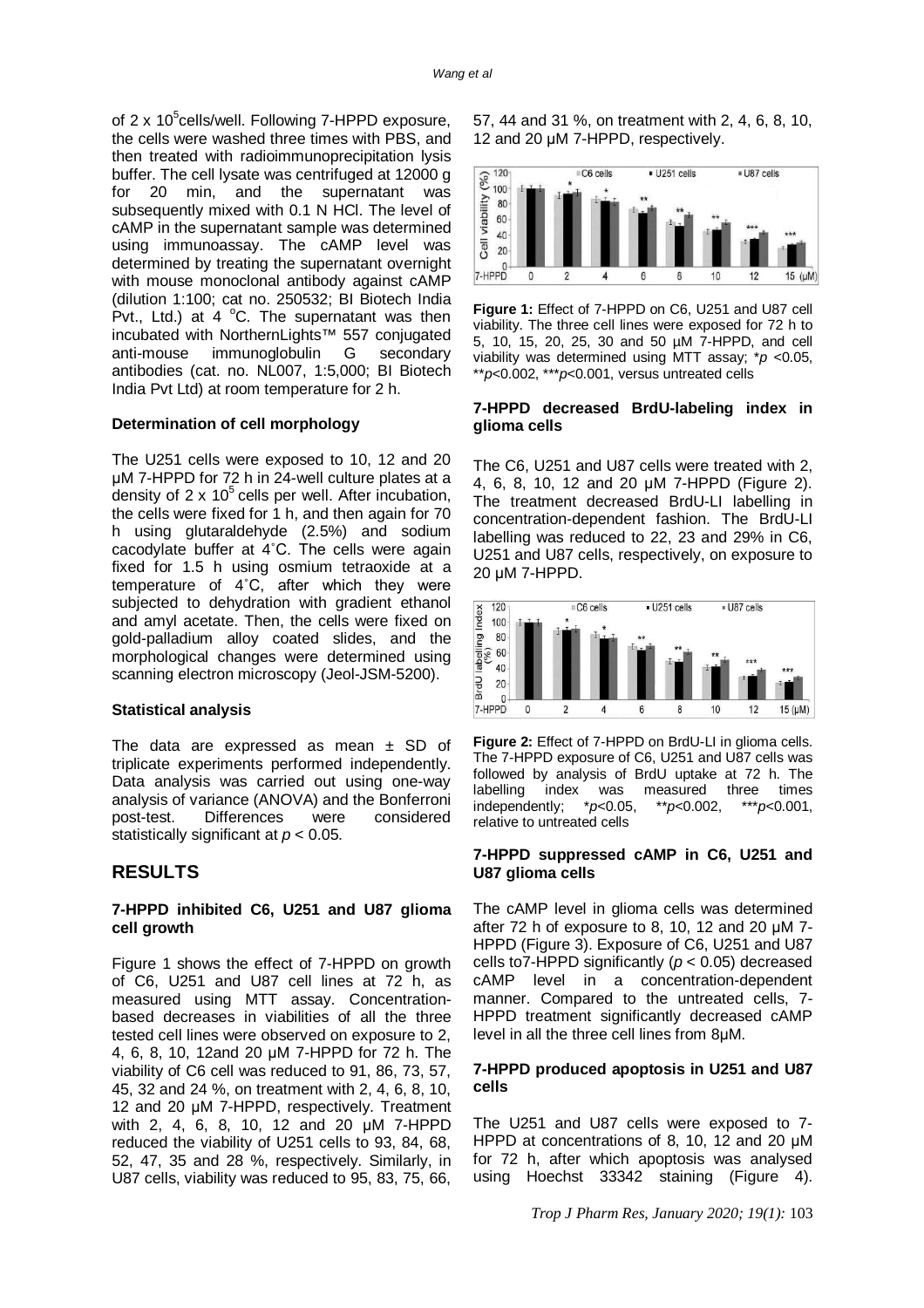Apoptosis induction in U251 and U87 cell cultures on exposure to 7-HPPD was evident from condensation of chromatin material, presence of apoptotic bodies and intense blue fluorescence. A significant increase in the population of apoptotic cells was observed in U251 and U87 cell cultures on exposure to 7- HPPD, when compared to the control cells.



**Figure 3:** Suppression of cAMP level by 7-HPPD. In C6, U251 and U87 cell cultures, cAMP level was assayed at 72 h of exposure to indicated concentrations of 7-HPPD. The experiments were performed three times independently; \**p*<0.05, \*\**p*<0.001, versus untreated cells



**Figure 4:** Effect of 7-HPPD on glioma cell apoptosis. The U251 and U87 cells were treated with 8, 10, 12 and 20 μM 7-HPPD for 72 h. Fluorescence microscopy was used for analysis of cell apoptosis. Magnification: x250

#### **7-HPPD caused G0/G1 phase cell cycle arrest in U251 cells**

Treatment of U251 cells with 10, 12 and 20 μM

7-HPPD for 72 h led to significant increases in the proportion of cells in G0/G1 phase (Figure 5). The percentage of cells in G2/M and S phases decreased significantly on treatment with 7- HPPD, relative to the control cells. Exposure of U251 cells to 10, 12 and 20 μM 7-HPPD increased G0/G1 phase cell population to 41.54, 47.67 and 62.88 %, respectively. In G2/M phase, cell proportion was decreased to 45.08, 39.44 and 29.65%, respectively on exposure to 10, 12 and 20 μM of 7-HPPD, when compared to 48.23% in untreated cells. In S phase, cell percentage was decreased to 11.98, 10.89 and 7.53%, respectively on exposure to 10, 12 and 20 μM 7-HPPD.



**Figure 5:** 7-HPPD induced cell cycle arrest in U251 cells. The 7-HPPD-treated glioma cells were analysed for cell cycle distribution at 72 h with flow cytometry. The cells were exposed to 10, 12 and 20 μM 7-HPPD; \**p*<0.05, \*\**p*<0.002, \*\*\**p*<0.001 versus untreated cells

#### **7-HPPD changes morphological of U251 cells**

Treatment of U251 cells with 8, 10, 12 and 20 μM 7-HPPD caused marked changes in cell morphology (**Figure 6**). There was rounding of cells on treatment with 7-HPPD for 72 h. The population of rounded cells showed marked increases with increase in concentration of 7- HPPD from 10 to 20 μM. In contrast, the untreated cells were spindle-shaped and diving at higher rates, as shown through scanning electron microscopy.



**Figure 6:** Effect of 7-HPPD on U251 cell morphology. The cells were exposed to 8, 10, 12 and 20 uM 7-HPPD for 72 h, and changes in morphology were determined using SEM. Images were taken at x750 magnification

*Trop J Pharm Res, January 2020; 19(1):* 104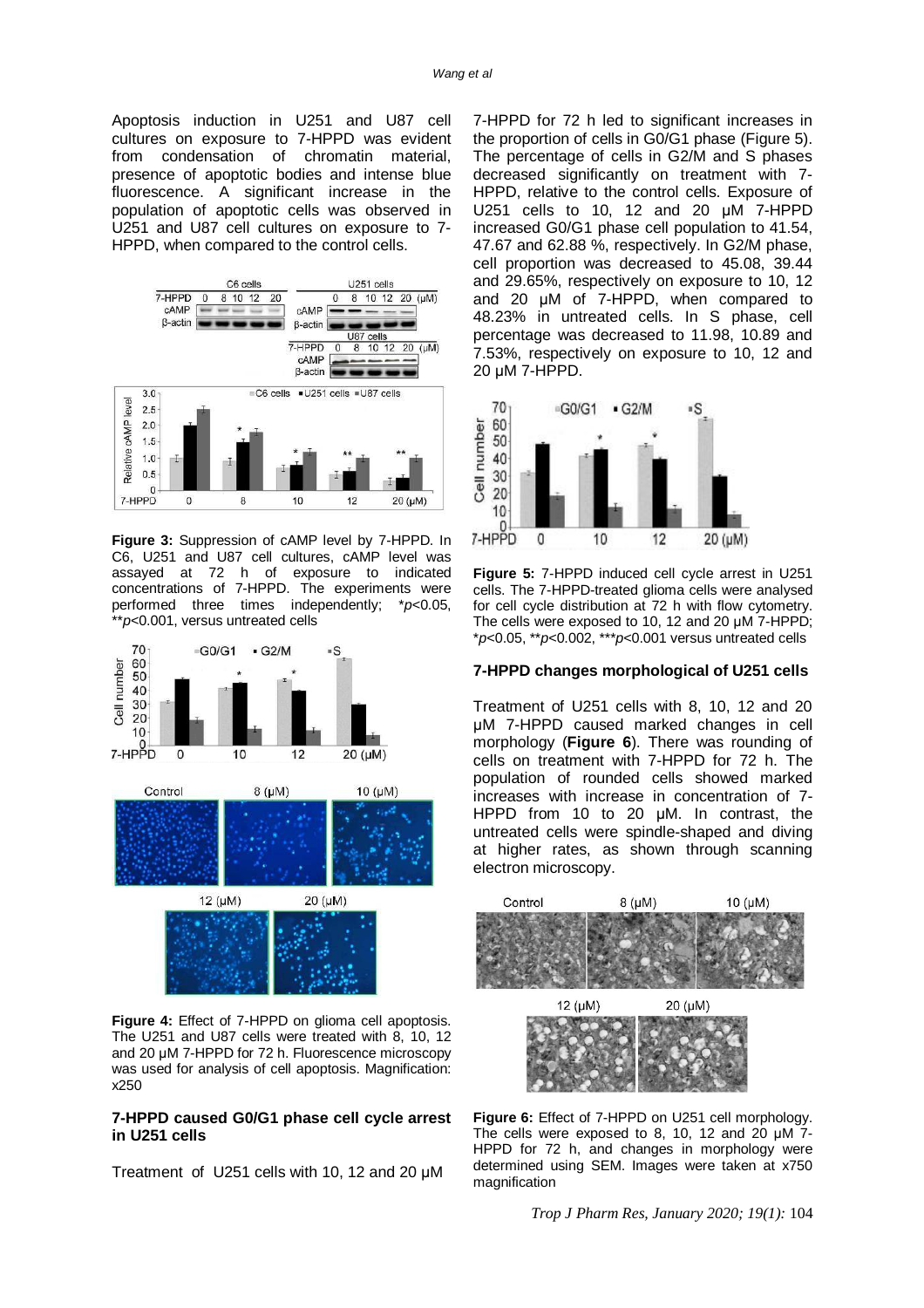# **DISCUSSION**

The development of treatment for glioblastoma multiforme is a serious challenge to clinicians throughout the world. Natural product screening has led to the identification of compounds which possess promising glioma-inhibitory potential [12-14]. In the present study, the effect of 7-*H*pyrrolo[2,3-di]pyrimidine derivative (7-HPPD) on glioma cell growth was investigated. The study demonstrated that 7-HPPD inhibited growth and proliferation of glioma cells, arrested cell cycle, suppressed cAMP level and led to apoptosis induction. Higher proliferation of C6 glioma cells has been linked to the activation of platelet-derived growth factor receptors (PDGFRs) [15,16].

Studies have revealed that PDGFRs activation causes increase in the level of cAMP in glioma cells [15-18]. The interaction between activated PDGFRs and cellular β-adrenoreceptors enhances proliferation of the carcinoma cells through up-regulation of cAMP levels [15,16]. In the present study, 7-HPPD treatment markedly suppressed the viability of C6, U251 and U87 glioma cell lines. Concentration-based reductions in glioma cell viability was caused by 7-HPPD in C6, U251 and U87 cells. The level of cAMP was decreased significantly in U251 and U87 cells on treatment with 7-HPPD. Compared to the untreated cells, 7-HPPD treatment significantly decreased cAMP level in all the three cell lines.

Apoptosis, a highly regulated mechanism for the removal of unwanted cells from body, is controlled by several genes [6]. It is the vital process for regulation of cancer cell growth, and it is being explored for the development of various anti-cancer treatments [6]. In the present study, the effect of 7-HPPD on apoptosis induction in U251 and U87 cells was analysed flow cytometrically. The results showed that 7- HPPD exposure led to significant increases in the proportions of apoptotic cells in U251 and U87 cells. The 7-HPPD exposure also caused marked enhancement of the percentage of cells in G0/G1 phase, with subsequent reductions in the G2/M and S phases of cell cycle. These findings suggest that 7-HPPD suppresses glioma cell viability through apoptosis and cell cycle arrest.

Generally, apoptosis is due to changes in mitochondrial membrane permeability resulting in activation of the caspases [19-21]. Caspase activation causes formation of membrane projections, rounding of cells, and degeneration of the cell membrane [21]. In the present study, the effect of 7-HPPD on morphology of the glioma cells was determined using scanning electron microscopy. The results showed that 7- HPPD treatment led to the development of membrane projections and rounding of U251 in concentration dependent manner.

# **CONCLUSION**

Treatment with 7-HPPD inhibits the growth and proliferation of glioma cells by inducing apoptosis. Therefore, 7-HPPD is a potential chemotherapeutic agent for glioma.

## **DECLARATIONS**

#### *Conflict of interest*

No conflict of interest is associated with this work.

#### *Contribution of authors*

We declare that this work was done by the authors named in this article and all liabilities pertaining to claims relating to the content of this article will be borne by the authors. Xing Xia designed the study and wrote the research paper. Jie Wang, Xiang Peng, Chengan Cao and Yan Zhao performed the experimental work, carried out the literature study and compiled the data. Jie Wang and Xiang Peng performed literature survey, analyzed the data and compiled the data. The research article was thoroughly read by all the authors before commination for the consideration of publication.

#### *Open Access*

This is an Open Access article that uses a funding model which does not charge readers or their institutions for access and distributed under the terms of the Creative Commons Attribution License (<http://creativecommons.org/licenses/by/> 4.0) and the Budapest Open Access Initiative [\(http://www.budapestopenaccessinitiative.org/rea](http://www.budapestopenaccessinitiative.org/rea) d), which permit unrestricted use, distribution, and reproduction in any medium, provided the original work is properly credited.

# **REFERENCES**

- *1. Bush NA, Chang SM, Berger MS. Current and future strategies for treatment of glioma. Neurosurg Rev2017; 40:1-14.*
- *2. Hempel JM, Schittenhelm J, Brendle C, Bender B, Bier G, Skardelly M, Tabatabai G, Castaneda VS, Ernemann U, Klose U. Effect of perfusion on diffusion kurtosis imaging estimates for in vivo assessment of integrated*

*Trop J Pharm Res, January 2020; 19(1):* 105